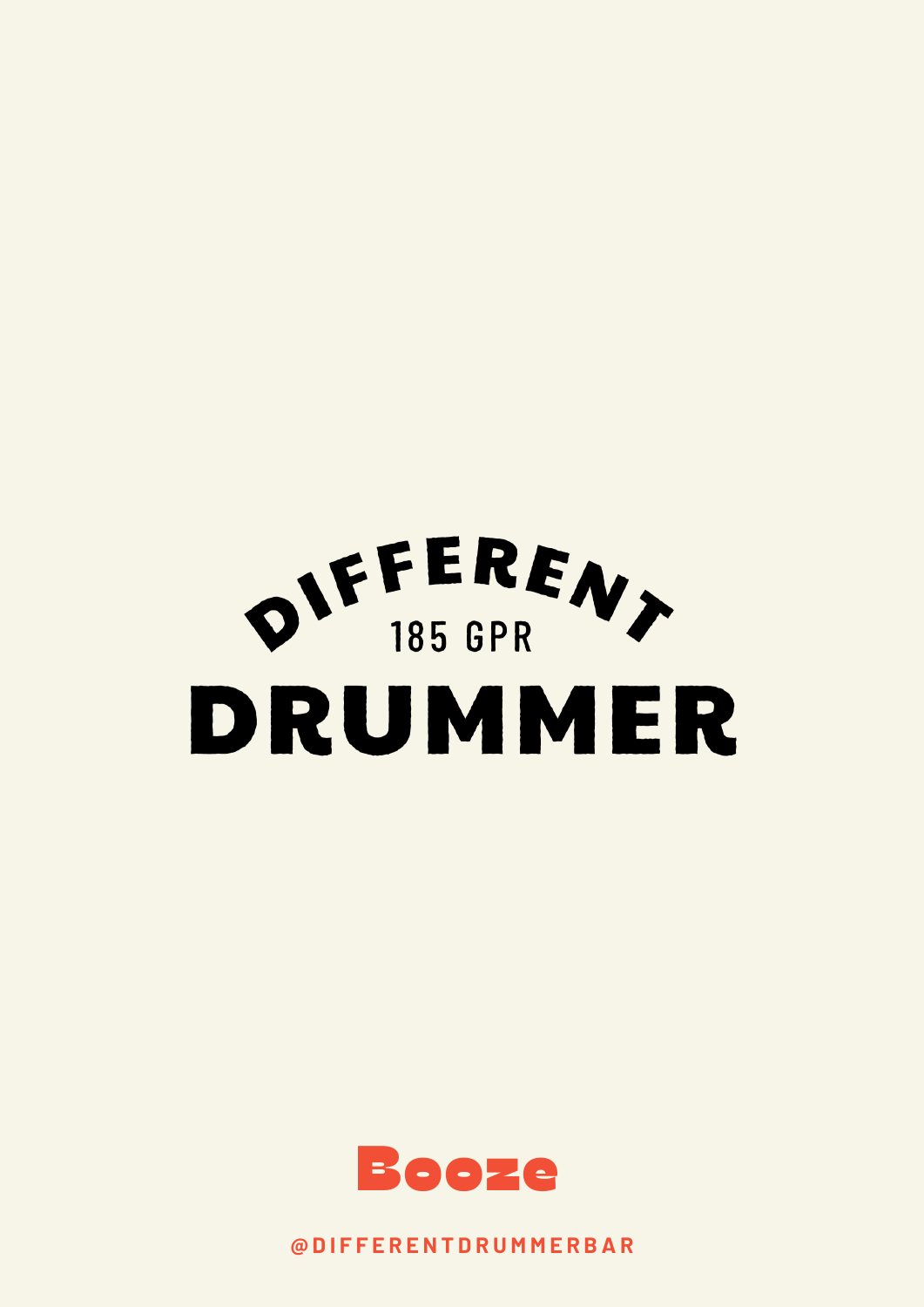

# **SPRITZERS**

#### **APEROL SPRITZ**

The traditional Italian icebreaker with Aperol, sparkling wine and a splash of soda. Salute!

#### **PAMPELLE SPRITZ**

17

17

Pampelle grapefruit aperitif, sparkling wine and a splash of soda

## **SOURS**

Your chosen spirit, lemon juice, sugar and whites. Please choose from:

**WHISKY / AMARETTO / VANILLA / PISCO**

## **MARTINIS**

Please choose between:

**CLASSIC GIN / VODKA / ESPRESSO / JAFFA ESPRESSO** 22

21

# **FAVOURITES**

| <b>CHARLIE CHAPLIN</b><br>A luscious but simple combination of<br>Hayman's Sloe Gin, Joseph Cartron<br>apricot brandy and lime juice, shaken<br>over ice | 20 |
|----------------------------------------------------------------------------------------------------------------------------------------------------------|----|
| <b>PASSIONFRUIT COLLINS</b>                                                                                                                              | 19 |
| 42 Below Passionfruit Vodka with                                                                                                                         |    |
| passionfruit, lemon and soda,                                                                                                                            |    |
| served tall                                                                                                                                              |    |
| <b>MARGARITA</b>                                                                                                                                         | 19 |
| The classic, made with blanco                                                                                                                            |    |
| tequila, triple sec and lime juice                                                                                                                       |    |
| with a Himalayan salt rim                                                                                                                                |    |
| <b>NEGRONI</b>                                                                                                                                           | 21 |
| Italian classic with Campari, Beefeater                                                                                                                  |    |
| gin and Rosso vermouth                                                                                                                                   |    |
| <b>GRAPEFRUIT NEGRONI</b>                                                                                                                                | 21 |
| Pampelle grapefruit aperitif, Beefeater                                                                                                                  |    |
| gin and Rosso vermouth                                                                                                                                   |    |
| <b>PENICILLIN</b>                                                                                                                                        | 21 |
| A delicious elixir made with blended                                                                                                                     |    |
| whisky, ginger liqueur, honey and lemon,                                                                                                                 |    |
|                                                                                                                                                          |    |

served with a smoky whisky float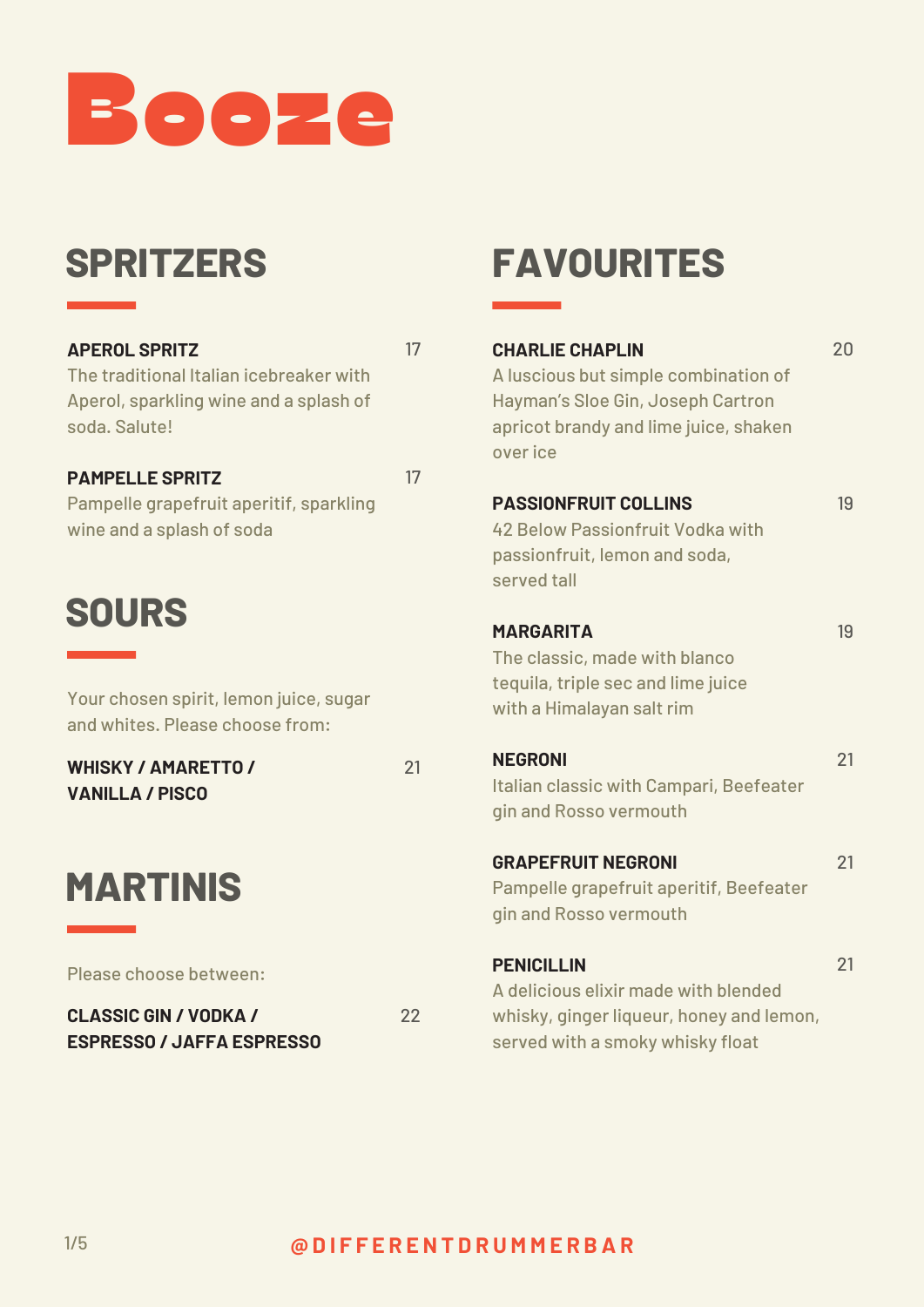

| <b>HOUSE WHITE OF THE MOMENT</b>                                                                                                                                                                                                                                                                                          | 10/45   |
|---------------------------------------------------------------------------------------------------------------------------------------------------------------------------------------------------------------------------------------------------------------------------------------------------------------------------|---------|
| Please ask for information on our current house white                                                                                                                                                                                                                                                                     |         |
| TRENTHAM ESTATE SAUVIGNON BLANC, MURRAY DARLING NSW<br>This well balanced white is crisp & refreshing with lime zest and<br>hints of tropical fruits.                                                                                                                                                                     | 12.5/58 |
| CHAIN OF PONDS NOVELLO PINOT GRIGIO, Adelaide Hills SA<br>The well balanced palate shows intense nectarine, nashi pear and a hint<br>of peach flavours. The middle palate is complex and nicely rounded,<br>balanced by great length and acidity                                                                          | 13/60   |
| DELATITE 'HELLS WINDOW' GEWURZ, GRIS, RIESLING, MANSFIELD VIC<br>This 2019 skin contact organic gewurztraminer, pinot gris and riesling has been<br>incubated as naturally as possible. The palate is juicy, with orange blossom, beeswax<br>and tangelo flavours, and a slight sparkling mouth feel. Suitable for vegans | 15/70   |
| HITHER & YON PETIT BLANC, MCLAREN VALE SA<br>From a small boutique producer, this sustainably made wine is highly aromatic,<br>with flavours of grapefruit, citrus blossom, lime juice, jasmine and lemon barley,<br>and a dry, zesty finish. Suitable for vegans                                                         | 15/70   |
| <b>CHRISMONT RIESLING, KING VALLEY VIC</b><br>A classic riesling, made from some of the King Valley's oldest vines. It features zesty citrus<br>and honeysuckle flavours with lively acidity, and has great length and flavour persistence                                                                                | 58      |
| <b>ROSÉ</b>                                                                                                                                                                                                                                                                                                               |         |
| CHAIN OF PONDS NOVELLO ROSE, ADELAIDE HILLS SA<br>Lively fresh fruits of raspberry and strawberry fill the palate with hints of new season<br>cherries. It's characterised by balanced lively acidity and a gentle, refreshing and<br>mouthwatering finish                                                                | 13/60   |

### **PETIT DETOURS GRENACHE ROSÈ, SOUTHERN RHONE FR**

This 100 per cent grenache rose has a vivacious nose with notes of redcurrant and thyme. The palate is delicate with lovely citrus and redberry flavours and a long fresh finish

### 2/5 **@ D I F F E R E N T D R U M M E R B A R**

14 / 65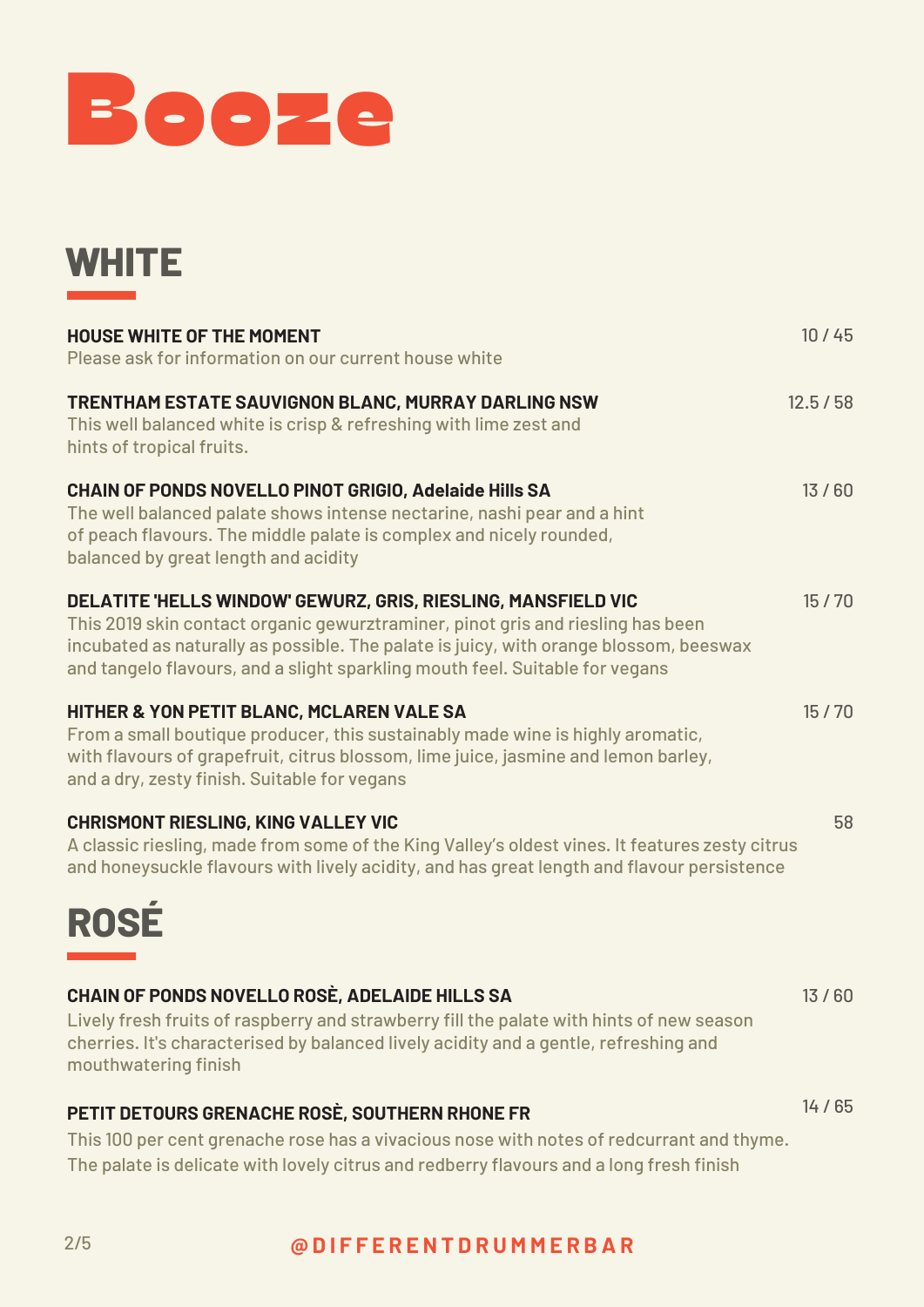



| <b>HOUSE RED OF THE MOMENT</b>                                                                                                                                                                                                                        | 10/45   |
|-------------------------------------------------------------------------------------------------------------------------------------------------------------------------------------------------------------------------------------------------------|---------|
| Please ask for information on our current house red                                                                                                                                                                                                   |         |
| <b>SECRET GARDEN SHIRAZ, MUDGEE NSW</b><br>This wine has aromas of black cherry and chocolate complemented by the subtle<br>flavours of oak, mocha and spice. It is medium bodied and balanced with great<br>softness and length. Suitable for vegans | 12.5/58 |
| HOLM OAK 'THE PROTÉGÉ' PINOT NOIR, TAMAR VALLEY TAS<br>A classic Tasmanian pinot noir. Fresh and fruity, it is bursting with cherry<br>and strawberry fruits with a silky palate                                                                      | 13/60   |
| HITHER & YON GRENACHE MATARO, MCLAREN VALE SA<br>From a small boutique producer, this sustainably made wine is made from 60 per cent<br>grenache and 40 per cent mataro, and has a palate of summer berries and wild herbs.<br>Suitable for vegans    | 15/70   |
| <b>CASA LLUCH TEMPRANILLO, VALENCIA SPAIN</b>                                                                                                                                                                                                         | 65      |

The grapes were grown using organic and biodynamic practices. There are pronounced aromas of ripe red fruits on the nose while the palate is balanced, with a fresh acidity and silky tannins. Suitable for vegans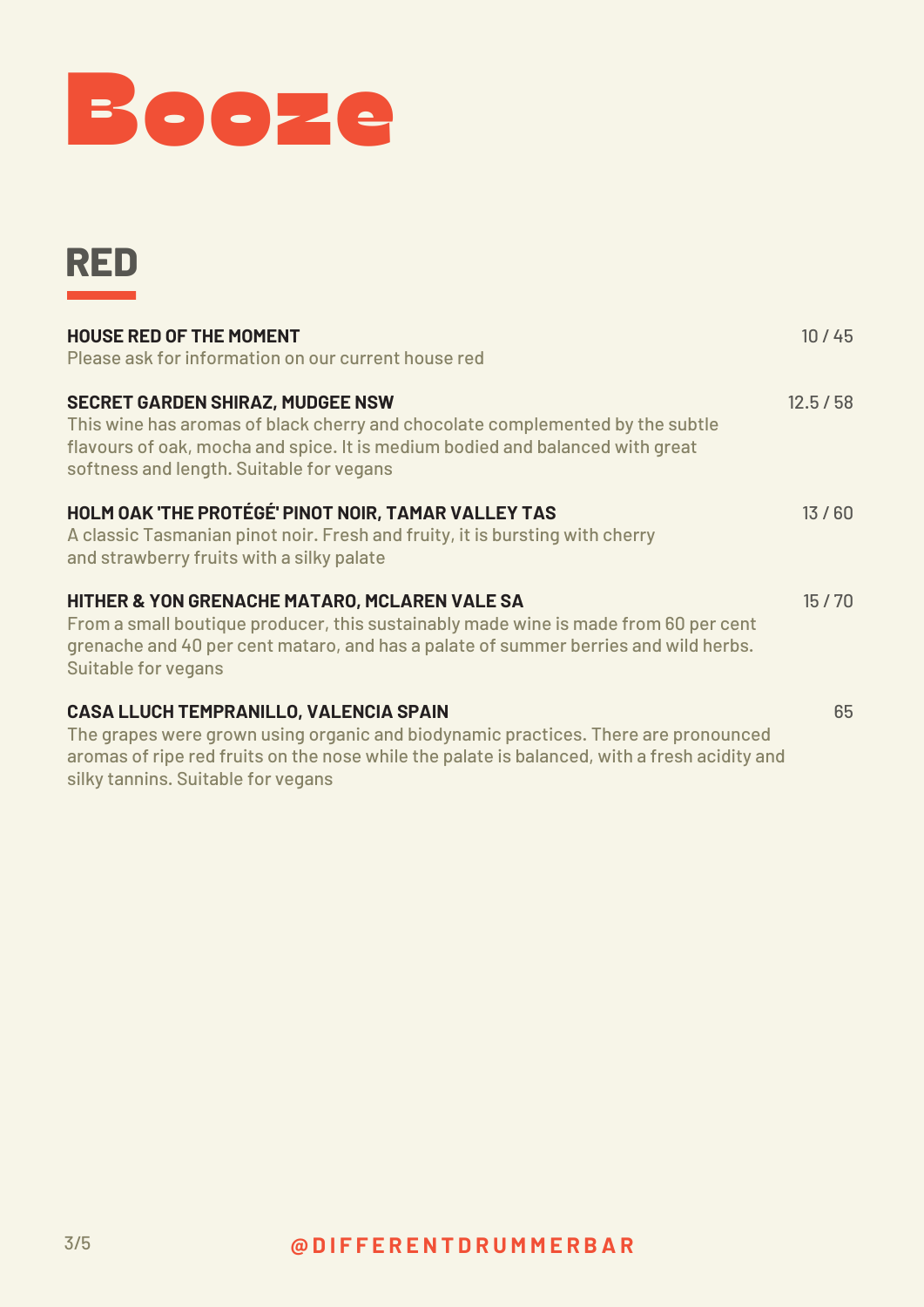

# **SPARKLING**

| <b>HOUSE SPARKLING OF THE MOMENT</b><br>Please ask for information on our current house sparkling                                                                                                                                                        | 10/45   |
|----------------------------------------------------------------------------------------------------------------------------------------------------------------------------------------------------------------------------------------------------------|---------|
| <b>LAZONA PROSECCO NV, KING VALLEY VIC</b><br>Made in the King Valley from some of the oldest prosecco vines in Australia,<br>this wine shows fresh clean apple flavours with a crisp and zippy acidity, and<br>a lovely dry finish. Suitable for vegans | 12.5/59 |
| DOMAINE CHANDON NV, YARRA VALLEY VIC<br>A fresh and approachable classic, blended from chardonnay and pinot noir<br>with a long, crisp brut finish                                                                                                       | 82      |
| After something a little more fancy?<br>Please ask about our current Champagne options                                                                                                                                                                   |         |

# **BOOZE-FREE OPTIONS**

| FRESH JUICE - APPLE, PEAR OR PINEAPPLE |  |
|----------------------------------------|--|
| <b>SOFT DRINKS</b>                     |  |

Many other booze free options are available. Or describe a flavour profile, and we'll customise a mocktail to suit